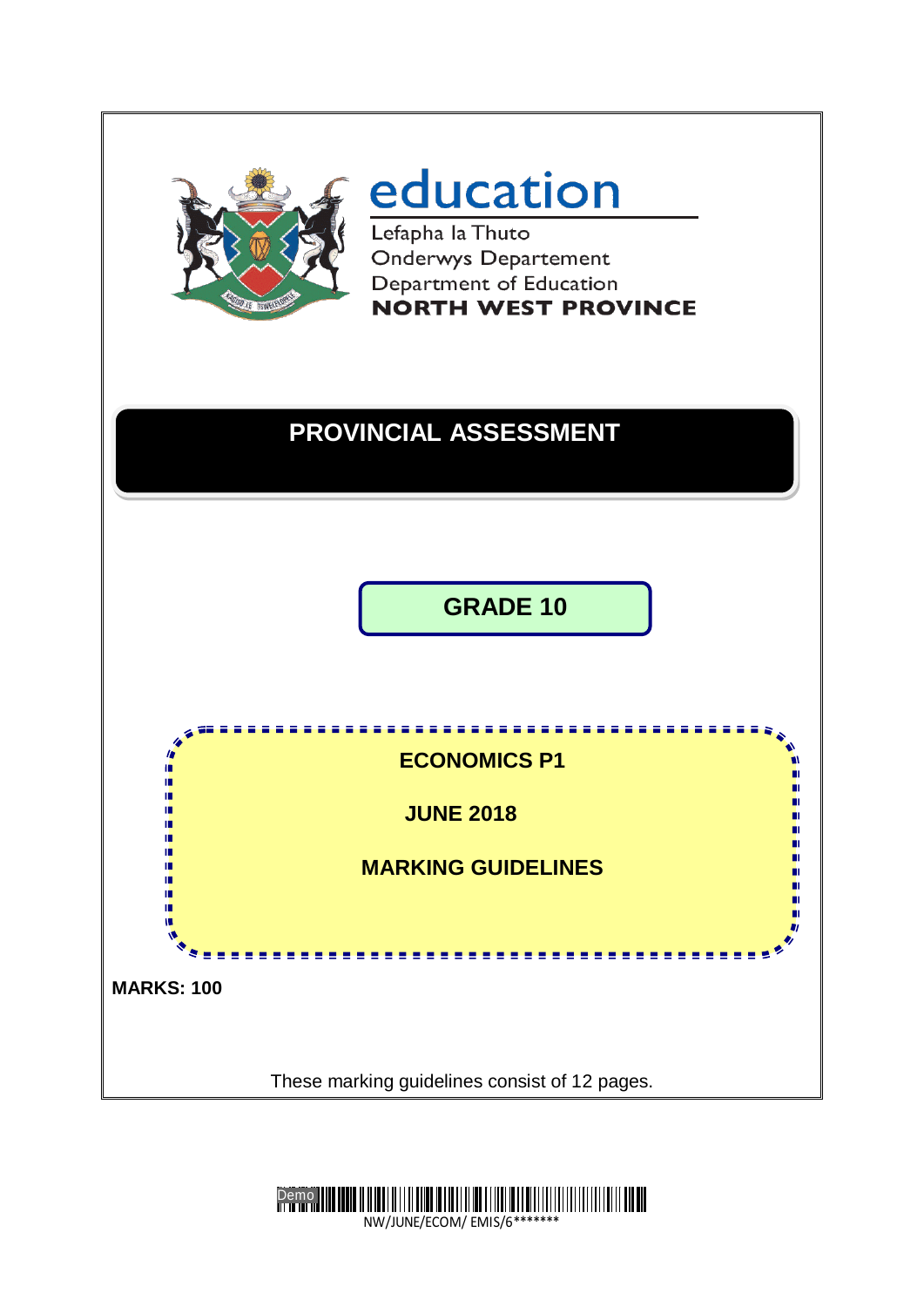# **SECTION A: COMPULSORY**

### **QUESTION 1**

# **1.1 MULTIPLE CHOICE QUESTIONS**

- 1.1.1 A  $F$ conomics $\checkmark$
- 1.1.2 C Capital goods <del>V</del>
- 1.1.3 C its monetary value  $\checkmark$
- 1.1.4 B negative economic growth  $\checkmark$
- 1.1.5 B Has no foreign sector  $\checkmark$  (5x2) (10)

# **1.2 MATCHING ITEMS**

- 1.2.1 C It deals with large decisions that impact on the total economy as a whole. $\checkmark$
- 1.2.2 F Describes how something should be (on what ought to be)  $\checkmark$
- 1.2.3 A The enterprises that are owned and controlled by the government.  $\checkmark$
- 1.2.4 B The application of statistical methods in Economics. $\checkmark$
- 1.2.5 G An increase in the amount of goods and services produced by a country over a certain period of time.)  $\checkmark$  (5x1) (5)

# **1.3 GIVE ONE TERM**

- 1.3.1 Economics
- 1.3.2 Production√
- 1.3.3 Trough  $\checkmark$
- 1.3.4 Per Capita GDP
- 1.3.5 Circular flow  $(5x1)(5)$

# **TOTAL SECTION A: 20**

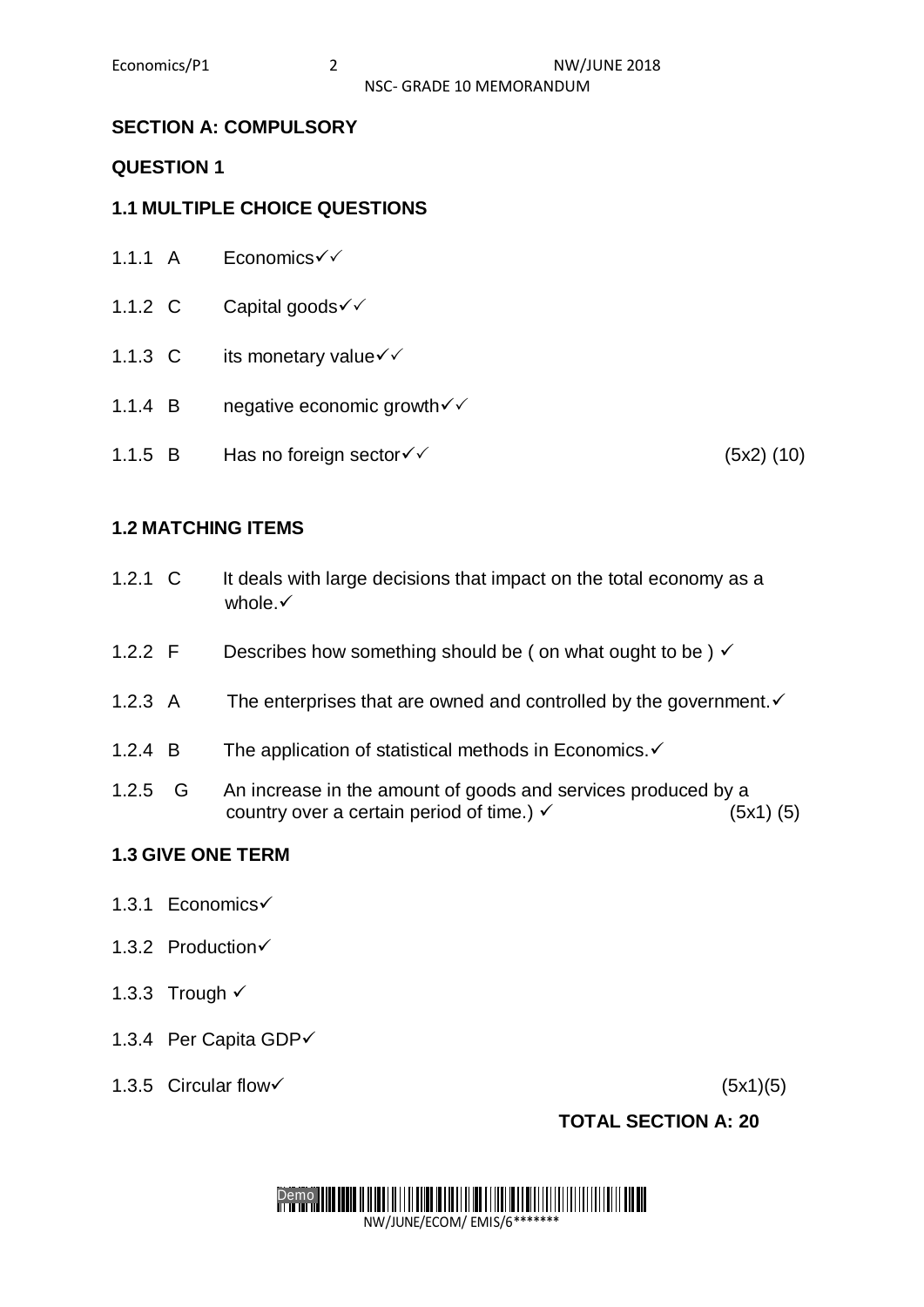### **SECTION B**

Answer only ONE of the TWO questions in the ANSWER BOOK.

#### **QUESTION 2: MACROECONOMICS 40 MARKS – 30MINUTES**

#### *2.1* **Answer the following questions**.

#### **2.1.1** *Name any TWO elements of Economics.*

- **Production √**
- Distribution  $\checkmark$
- Consumption  $\checkmark$  (Any 2x1) (2)

#### **2.1.2 Why is economics related to other sciences?**

• Some of the practices and principles can enhance the usefulness of economics  $\checkmark$  (1 x 2) (2)

#### **2.2 Study the table below and answer the questions that follow:**

### **2.2.1 Name the any TWO examples of injections from the table above.**

- $\bullet$  Investments  $\checkmark$
- $\bullet$  Government expenditure $\checkmark$
- Total exports $\checkmark$

Any (2x1)(2)

#### **2.2.2 Why are leakages and injections not always equal?**

- The decisions causing leakages and injections are taken by different role players that have different motives, e.g. households save and business invest.  $\checkmark\checkmark$
- They are often caused by outside forces and events in foreign countries, for instance in oil prices.
- Participants' economic decisions are not the same, e.g. households spent and save part of their income and businesses invest.  $\checkmark\checkmark$  Any (1x2)(2)

### **2.2.3 Calculate Wingdale's total leakages for 2016 using the information given in the table above.**

Leakages = Savings + Tax revenue + total imports  $= 100 \times + 210 \times + 190 \times$  $= 500 \checkmark$  (4)

#### **2.2.4What equation would you use to work out the total injections from an economy?**

 $Injections = investments + government expenditure + payment for$ 

#### **Demo III OO III OO IIII OO IIII DAA BIDI DAA'U DAA'U DAA'U DAA'U DAA'U DAA'U DAA'U DAA'U DAA'U DAA'U DAA'U DA** NW/JUNE/ECOM/ EMIS/6\*\*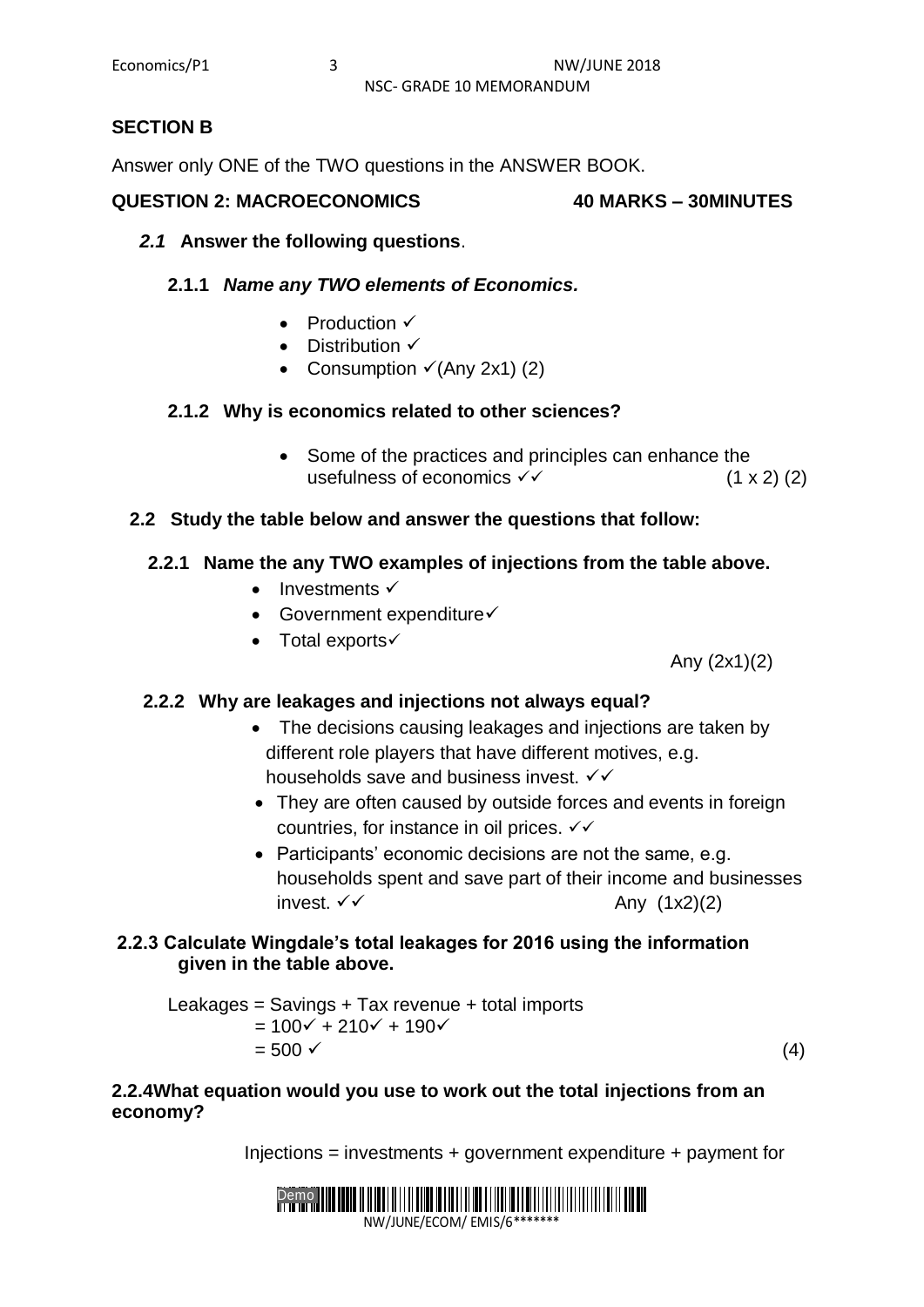NSC- GRADE 10 MEMORANDUM

 $\mathsf{exports} \ \checkmark \ \checkmark$  (2)

#### **2.3Study the extract below and answer the questions that follow:**

#### **2.3.1According to the extract above, what are the solutions to the economic problem?**

- $\bullet$  We have to choose. $\checkmark$
- $\bullet$  We have to make trade-offs. $\checkmark$
- We have to efficiently allocate resources.  $\checkmark$  (2x1)(2)

# **2.3.2 Which processes is involved in study in Economics.**

- Production  $\checkmark$
- $\bullet$  Distribution  $\checkmark$
- Consumption  $(2x1)(2)$

### **2.3.3 Briefly describe the concept** *opportunity cost***.**

• The value of the best forgone opportunity or alternative.  $\checkmark$  (2x1)(2)

### **2.3.4 How does absolute scarcity differ from relative scarcity?**

| <b>Absolute scarcity</b>                                                                                                                                                                                                                                                                                                                            | <b>Relative scarcity</b>                                                                                                                                                                                                                                                                                    |
|-----------------------------------------------------------------------------------------------------------------------------------------------------------------------------------------------------------------------------------------------------------------------------------------------------------------------------------------------------|-------------------------------------------------------------------------------------------------------------------------------------------------------------------------------------------------------------------------------------------------------------------------------------------------------------|
| It exists where there is limited amount<br>of a good and there is no substitute<br>for it. $\checkmark$ / it exists when it is not<br>possible to increase the supply of a<br>good or service√ v because<br>resources are finite. It usually applies<br>to goods and services that are<br>essential to human survival, $\checkmark \checkmark$ e.g. | It exists where the demand for a good<br>is greater than the supply of a good.<br>√ ⁄ / When you decide to have one<br>thing instead of another. $\checkmark\circ$ e.g. if<br>we decide to use resources for the<br>production of cake instead of milk,<br>milk will then be relatively scarce $\checkmark$ |
| food and water <del>V</del>                                                                                                                                                                                                                                                                                                                         |                                                                                                                                                                                                                                                                                                             |

Any (2x2) (4)

# **2.4 Distinguish between leakages and injections.**

|                                                                                                                                                                                                     | <b>INJECTIONS</b> |
|-----------------------------------------------------------------------------------------------------------------------------------------------------------------------------------------------------|-------------------|
| Means withdrawal of money<br>Additional income into the<br>from the economy $\checkmark$<br>economy√√<br>e.g. Savings√<br>e.g. Investment<br>Taxes√<br>Government spending√<br>Exports√<br>Imports√ |                   |

Any (2x4) (8)

# Demo NW/JUNE/ECOM/ EMIS/6\*\*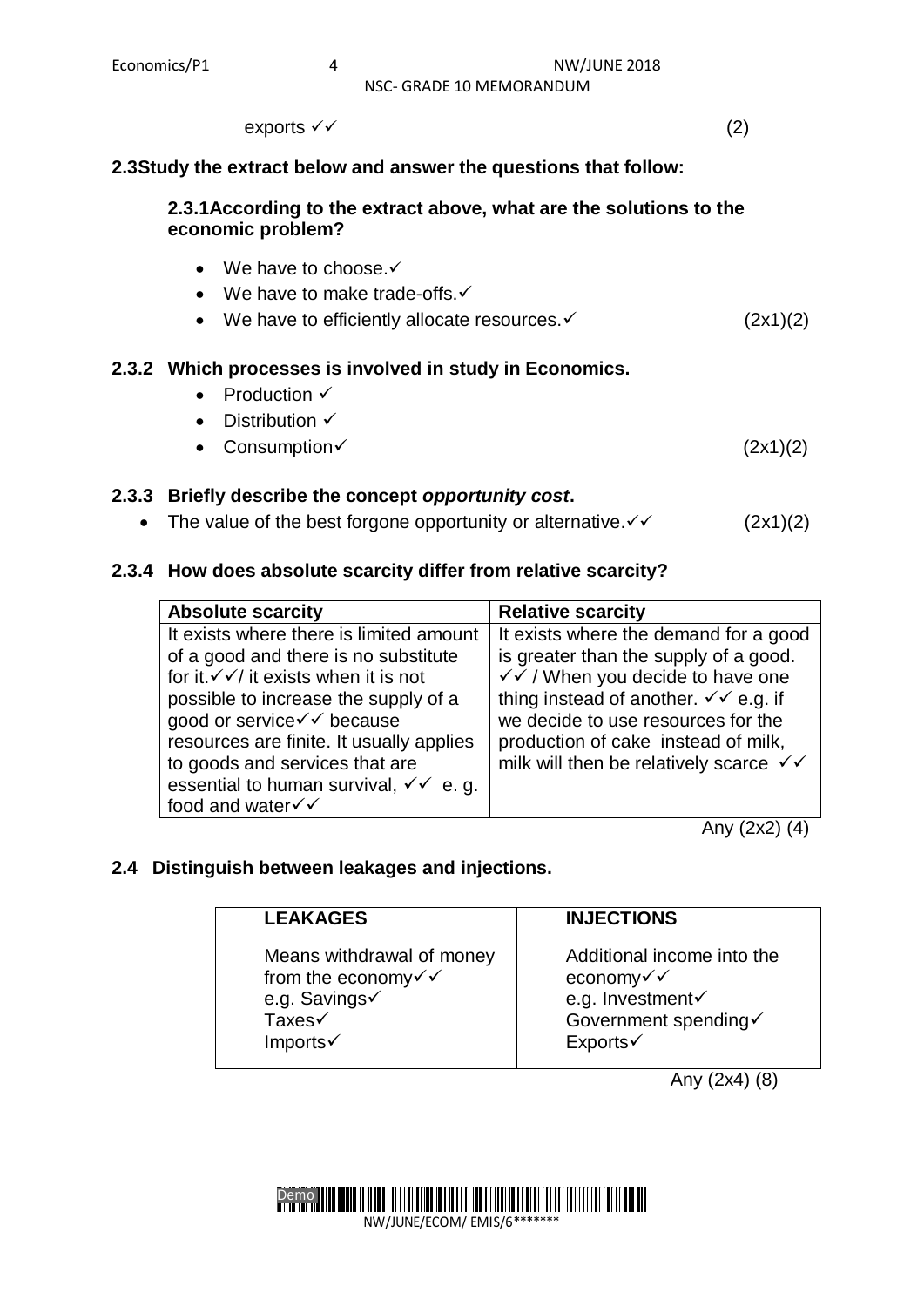# **2.5 How does gross domestic product relate to economic growth?**

- GDP refers to the total market value of all the final goods and services produced within the boundaries of a country over a specific period of time. $\checkmark\checkmark$
- GDP is the best measure of the level of economic activity in a country (because it measures what has been produced within that country).  $\checkmark\checkmark$
- Economic growth refers to an increase in the productive capacity of the economy to produce more goods and services over time. $\sqrt{\sqrt{}}$
- Economic growth is an increase in real output or real output per capita.
- The economic growth of a country is measured through real GDP. $\checkmark\checkmark$
- If the economy grows then the GDP of a country will also grow. $\checkmark$
- If the economy declines then the GDP of a country will also decline.  $\checkmark\checkmark$ Accept any relevant answer. (8)

# **QUESTION 3**

# **3.1. Answer the following questions.**

#### **3.1.1. List the TWO methods used to calculate GDP.**

- $\bullet$  Production  $\checkmark$
- $\bullet$  Income  $\checkmark$
- Expenditure  $\checkmark$  Any (2x1) (2)

- **3.1.2 How can consumption cause environmental pollution**
	- Consumption causes environmental damage, such as the air pollution caused by driving a car.  $\checkmark\checkmark$
	- The release of massive quantitative of carbon dioxide is global warming.  $\checkmark\checkmark$  Any (1X2) (2)

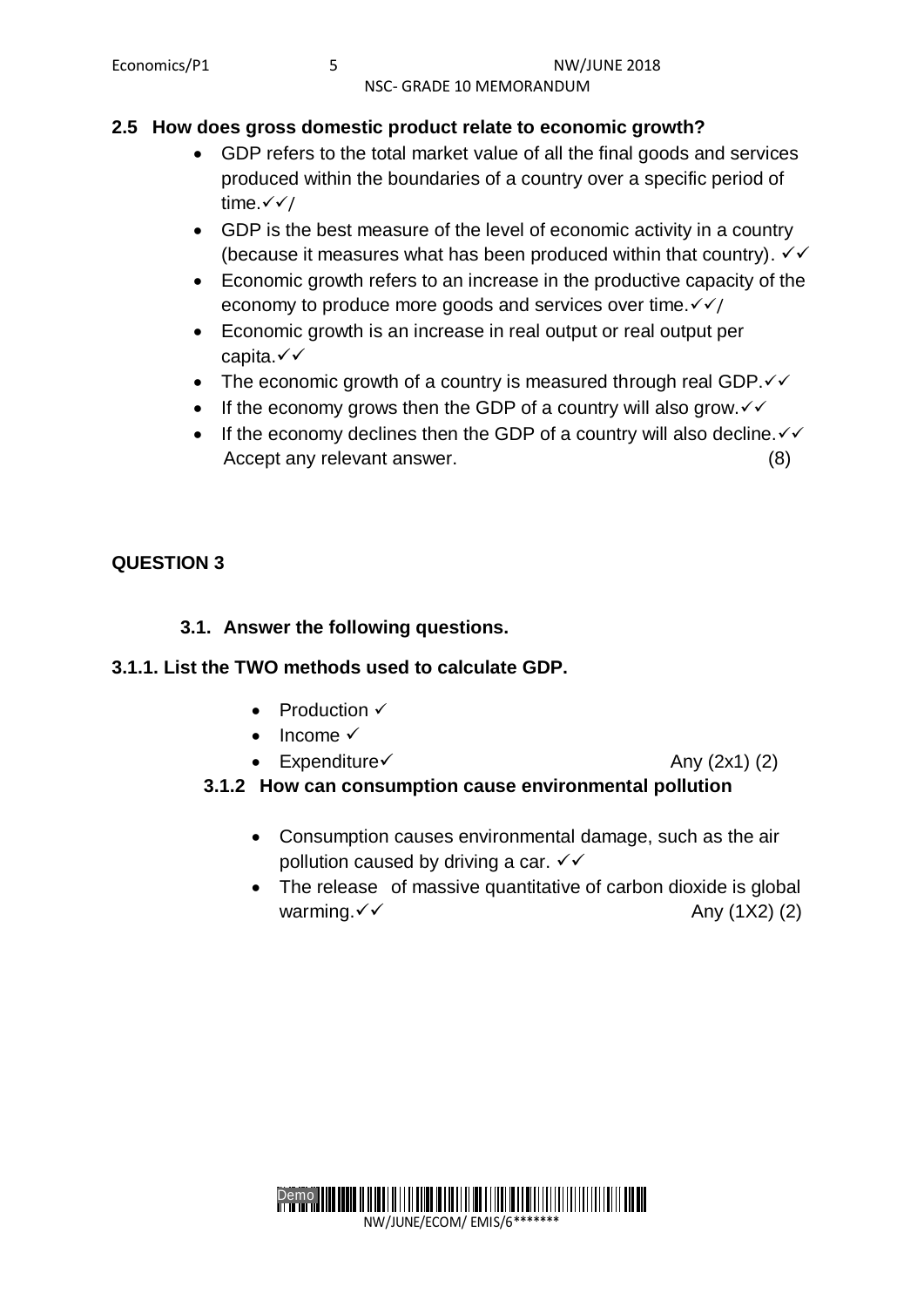| <b>Items</b>                            | <b>Amount (R million)</b> |
|-----------------------------------------|---------------------------|
| <b>Government spending (G)</b>          | <b>R25m</b>               |
| Investment (I)                          | <b>R240m</b>              |
| Exports (X)                             | <b>R56m</b>               |
| <b>Consumption by</b><br>households (C) | <b>R10m</b>               |
| Import s (Z/M)                          | <b>R10m</b>               |
| GDP @ market price                      | А                         |

### **3.2. Study the table below and answer the questions that follow**

# **3.2.1 What is the source for the table above?**

*SARB Quarterly Bulletin 2016* (1)

#### **3.2.2 Which aggregate component is the highest?**  $Investment \checkmark$  (1)

# **3.2.3 Explain the importance of GDP aggregates.**

- To determine the standard of living in the country.  $\checkmark\checkmark$
- To compare the prosperity levels between countries. $\checkmark\checkmark$
- To measure the economic growth from one year to the next.  $\checkmark$  Any (2x2)(4)

# **3.2.4 Determine the value for A. Show all your calculations.**

$$
GDP = C + I + G + (X-Z)\checkmark
$$

$$
= 10+240+25+ (56-10) \checkmark
$$

 $=R321m\check{v}$  (4)

**3.3Study the extract and answer the questions that follow:**

# **3.3.1. Identify a factor that leads to an improvement in the lives of South African people.**

Economic growth or growth in the economy.  $\checkmark$  (1)

# **3.3.2Name a document that sets out the rights of the South Africans.**

• The constitution and Bill of rights  $\checkmark$  (1)

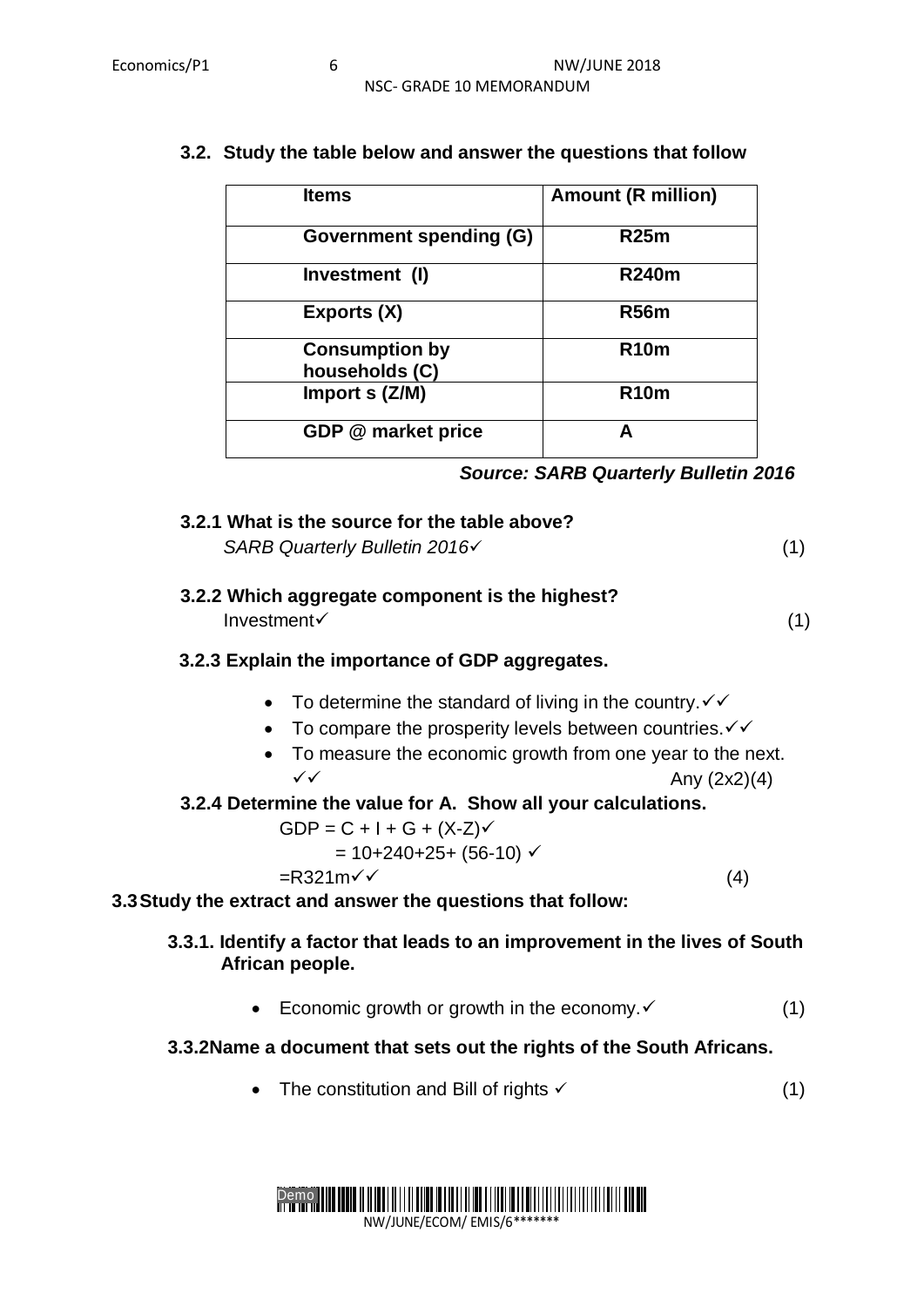#### **3.3.3 Briefly describe the concept pollution.**

 Pollution is the contamination of the environment with dirty and harmful substances / it is poisonous gases and contaminants emitted on the environment  $\checkmark\checkmark$ 

#### **3.3.4 What does the statement "South Africans gained many rights that had previously been withheld from them" mean?**

 This is the clear indication that many South Africans were oppressed and could simply not enjoy any rights that are enshrined in the consultation of the New South Africa today.  $\checkmark\checkmark$ (2)

#### **3.3.5 Differentiate between the right to basic education and the right to basic standard of living.**

| The right to basic education           | Access to basic standard of living             |
|----------------------------------------|------------------------------------------------|
| All South Africans have the right to   | The government has committed itself to         |
| basic education and the right to learn | improving living conditions and standards      |
| skills and obtain training, which will | of living of all its citizens and is trying to |
| help them to get jobs and become       | provide houses, pensions, food and             |
| productive members of the economy.     | health care for all. V V                       |

```
(2 x 2) (4)
```
#### **3.4 Suggest FOUR possible solutions to reduce environmental problems.**

- Green Tax. Government could impose tax on production of goods and on how they affect the environment,  $\checkmark\checkmark$  and producers will have to decrease their pollution to make sure that they keep the cost of their product down.  $\checkmark\checkmark$
- Government action $\checkmark$ . Governments are starting to put measures in place to stop or reduce the amount of pollution within their countries,  $\checkmark\checkmark$
- Public action. $\checkmark$  As more people become aware of the damage to the environment they are taking action and taking part in programmes to help restore the damage done and to improve the environment around them.  $\checkmark\checkmark$
- New technology.  $\checkmark$  Cleaner and safer technology is being developed with the environment in mind.  $\checkmark\checkmark$
- Fewer waste products, decreased reliance on fossil fuels and a demand by producers for efficient and environmentally safe technology are giving rise to new products and environmentally safe machines.  $\sqrt{(4x^2)(8)}$

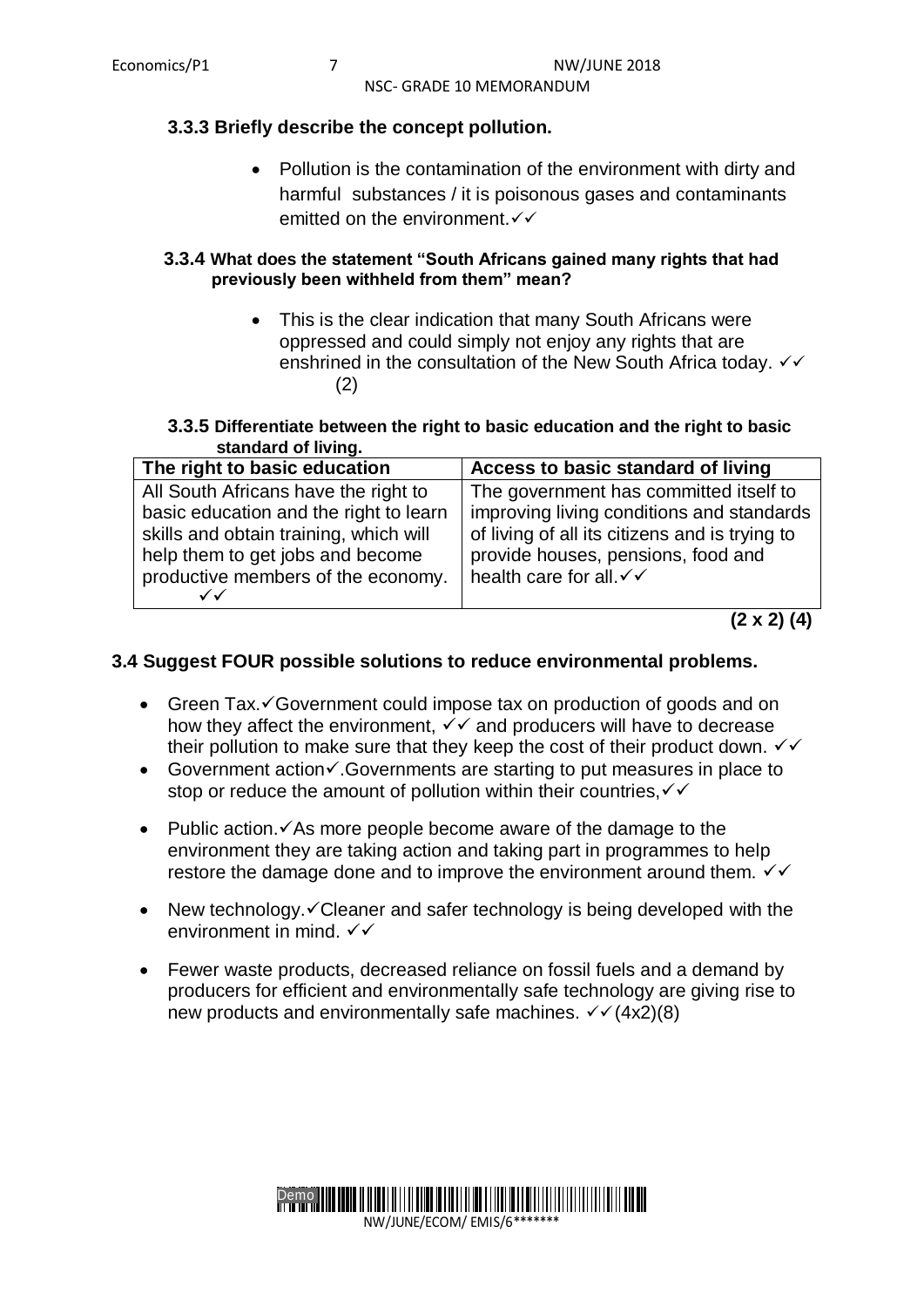### **3.5How can human rights be violated in an industrialised economy?**

- The development of factories and large-scale production and some practices developed affect human rights.  $∨$
- E.g. children are employed in factories and mines; women are compelled to do work that is beyond their physical strength and dignity.  $\checkmark\checkmark$
- Workers work more hours' e.g fourteen hours a day with almost no time for meals and other personal needs.  $\checkmark\checkmark$
- Factories are dirty, wet and smelly, ventilation and vision are poor  $\checkmark\checkmark$  work safety is not considered and first aid is never given a thought.  $\checkmark\checkmark$
- People live in slums where there is no proper shelter  $\checkmark\checkmark$  where there is limited access to clean water and sanitation.  $\checkmark\checkmark$
- The rights of humans and workers are acknowledged and developed extensively by the individual countries within international organisations.  $\checkmark\checkmark$
- Politicians ,labour unions and employers organisations plays a role in putting acts in place that protect the basic rights of people and workers.  $\checkmark\checkmark$
- People do not have access to food and water, healthcare and social security.  $\checkmark$
- The income gap in the country is large, with many people still living in poverty. $\sqrt{\sqrt{}}$  The inequality gap in income –distribution widened. $\sqrt{\sqrt{}}$

 Any (4X2) (8)  **[40]**

**TOTAL SECTION B: 40**

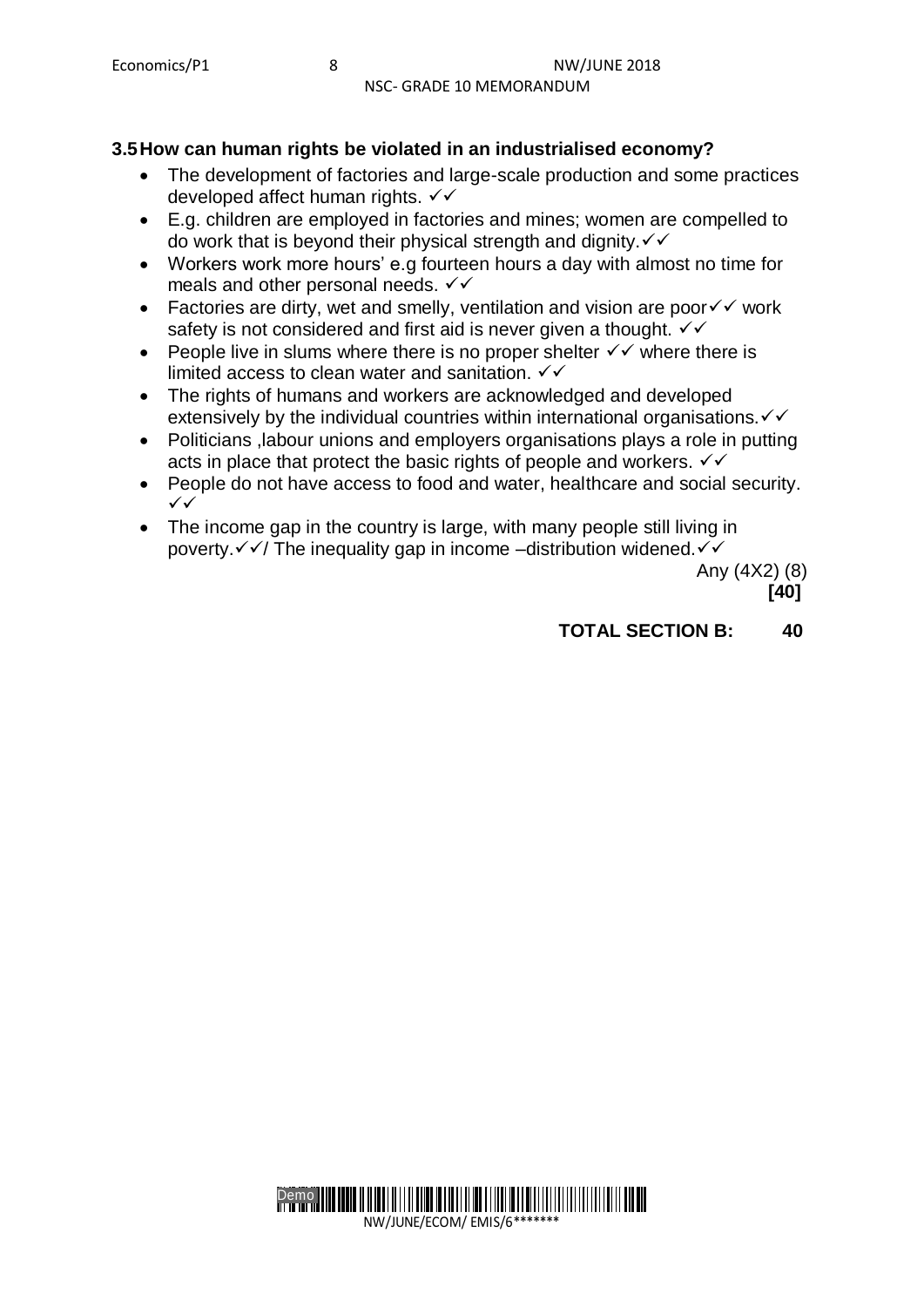# **SECTION C**

Answer only ONE question from this section.

| <b>STRUCTURE OF THE ESSAY</b>                                    | <b>MARK ALLOCATION</b> |
|------------------------------------------------------------------|------------------------|
| <b>Introduction</b>                                              | Max.2                  |
| <b>Body:</b>                                                     | Max.26                 |
| Main part: Discuss in detail / In -depth discussion / Examine    |                        |
| /Critically discuss/Analyse/Compare/Evaluate                     |                        |
| /Distinguish/Explain/Assess/Debate                               |                        |
| Additional part: Give own opinion/Critically discuss/Evaluate/   | Max.10                 |
| Critically evaluate/Draw a graph and explain/Use the graph given |                        |
| and explain/Complete the given graph/Calculate/Deduce/           |                        |
| Compare/Explain/Distinguish/Interpret/Briefly                    |                        |
| <b>Conclusion</b>                                                | Max.2                  |
| <b>TOTAL</b>                                                     | 40                     |

### **QUESTION 4**

- **Discuss in detail the role of the participants in the closed economy. (26)**
- **Analyse the importance of markets in the circular flow. (10)**

#### **Introduction**

- The circular flow model is a simplified representation of the interaction between the participants of the economy  $\sqrt{\sqrt{}}$
- The flows of goods and services and money, in opposite directions between consumers, enterprises, the public sector and the foreign sector. (Accept any relevant introduction) Max (2**)**

# **MAIN PART**

# **HOUSEHOLDS**

- They are the owners of factors of production.  $\checkmark\checkmark$
- They are consumers who make important economic decisions such as what products to buy, where to buy them, when to buy them and how to buy and pay for them. $\checkmark\checkmark$
- Households want to improve their standard of living.  $\checkmark\checkmark$
- They sell their factors of production to business enterprise in return they receive the income in the form of interest, wages, profit and rent  $\checkmark\checkmark$
- With the income they get from business they buy goods and services from the businesses. √√
- They are the consumers of the economic goods.  $\checkmark$  (9)

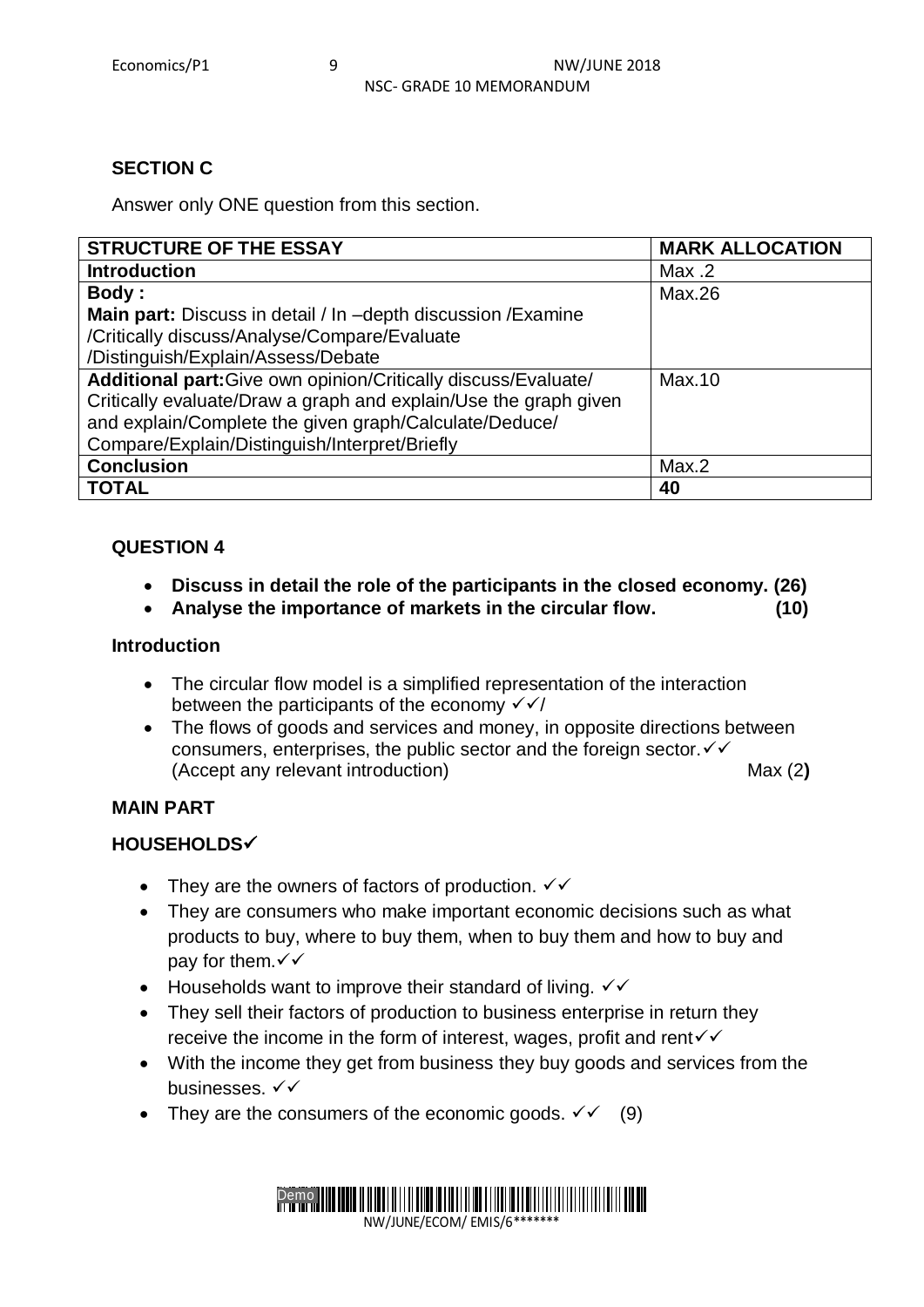# **BUSINESS ENTERPRISES / FIRMS**

- They are producers that employ the factors of production to produce and supply goods and services so as to satisfy the consumers' needs and wants. $\checkmark\checkmark$
- Eusinesses buy factors of production from the household.  $\checkmark\checkmark$
- They are the producers of the economic goods.  $\checkmark\checkmark$
- They sell their goods and services to Household and receive the income.  $\checkmark\checkmark$
- They buy capital goods to increase their returns.  $\checkmark$  (9)

# **GOVERNMENT/PUBLIC SECTOR**

- .Government supply necessary goods and services that are not supplied by business enterprises.  $\checkmark\checkmark$
- It wants to provide a stable framework within which the economy operates. √ √
- Government purchases factors of production from the household.  $\checkmark\checkmark$
- Also purchases goods and services from the firms.  $\checkmark\checkmark$
- Receives income in the form of tax from household and businesses.  $\checkmark\checkmark$
- Provides the household and the businesses with public goods e.g. street lights and Parks  $\checkmark$  (8)

# **ADDITIONAL PART**

| <b>Factor market</b>                  | <b>Product market</b>                                             |
|---------------------------------------|-------------------------------------------------------------------|
| Market where factors of production    | Markets where goods and services are sold. $\checkmark\checkmark$ |
| are sold. √√                          |                                                                   |
| Households present their factors to   | Business enterprises sell their goods and                         |
| business enterprises on the factor    | services on the product market and the                            |
| market and receive income. √√         | spending from the households in return. √√                        |
| The government purchases factors of   | The government provides public goods and                          |
| production on the factor market and   | services to households and businesses. √√                         |
| pays salaries. $\checkmark\checkmark$ |                                                                   |
| The foreign sector is responsible for | The foreign sector imports and exports final                      |
| imports and exports of raw materials; | products on the product market. V V                               |
| liable for immigration and emigration |                                                                   |
| of workers.√√                         |                                                                   |

Max (10)

# **Conclusion**

Markets are critically important institutions in our economic system because they regulate supply and demand and safeguard price stability and general business confidence.  $\checkmark\checkmark$  Max (2)

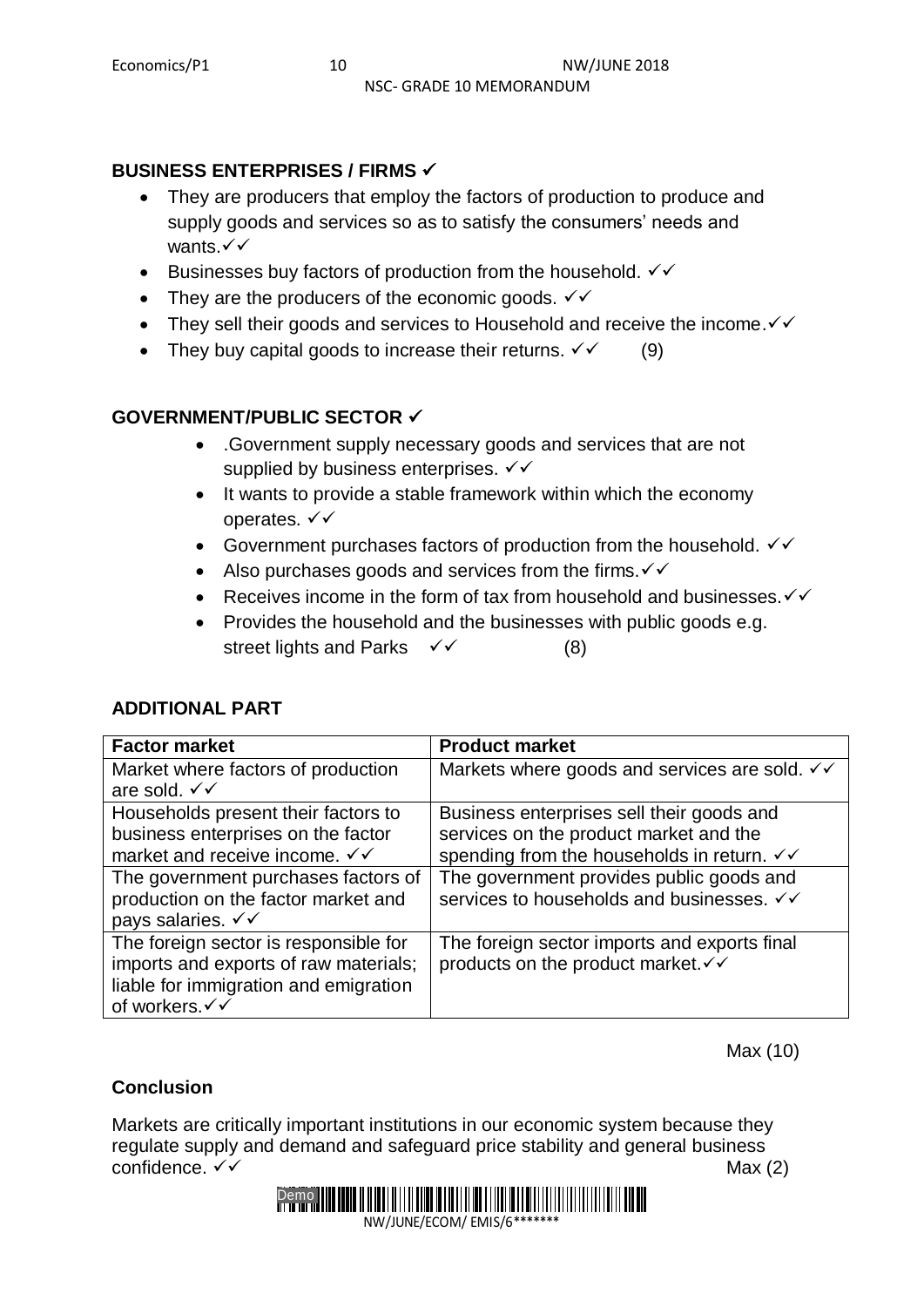### **QUESTION 5**

- **Discuss the phases/stages of business cycle. (26)**
- **What effect do you think business cycles have on the economy? (10)**

#### **Introduction**

Business cycle is consecutive periods of increasing and decreasing economic activity. **✓ ✓** (Max. 2)

### **Main Part**

An ordinary phase has four phases they are analysed in –order they appear in the diagram.

- 1. Recession phase $\checkmark$
- This is the phase following the boom.  $\checkmark\checkmark$
- Eusinesses start to realise they have to provide for bad times.  $\checkmark\checkmark$
- They start to reduce inventories.  $\checkmark\checkmark$
- They repay loans and reduce their workforce. $\checkmark\checkmark$
- Eventually profits come under pressure.  $\checkmark\checkmark$
- $\bullet$  High accelerating inflation force interest rates upwards.  $\checkmark\checkmark$
- Consumer budgets become under pressure.  $\checkmark\checkmark$
- They reduce expenditure and void taking up credit.  $\checkmark\checkmark$

Max 7 marks

- 2. Depression phase  $\checkmark$
- Eusiness and households become pessimistic.  $\checkmark\checkmark$
- Banks call up credits.  $\checkmark\checkmark$
- **Bankruptcies increase; houses, furniture's and cars are repossessed.** $\checkmark$
- Unemployment increases.  $\checkmark\checkmark$

Max 5 marks

- 3. The recovery phase  $\checkmark$
- Tight monetary conditions eventually become successful in reducing inflation  $\checkmark\checkmark$
- Business realise that conditions are going to improve and they take steps that raise productivity.  $\checkmark\checkmark$
- Production and inventories increases. $\checkmark\checkmark$
- Economic activities revive and more workers are employed. $\checkmark\checkmark$
- $\bullet$  Households' incomes increases and so does consumption expenditure.  $\checkmark\checkmark$

Max 7 marks

4. The prosperity phase